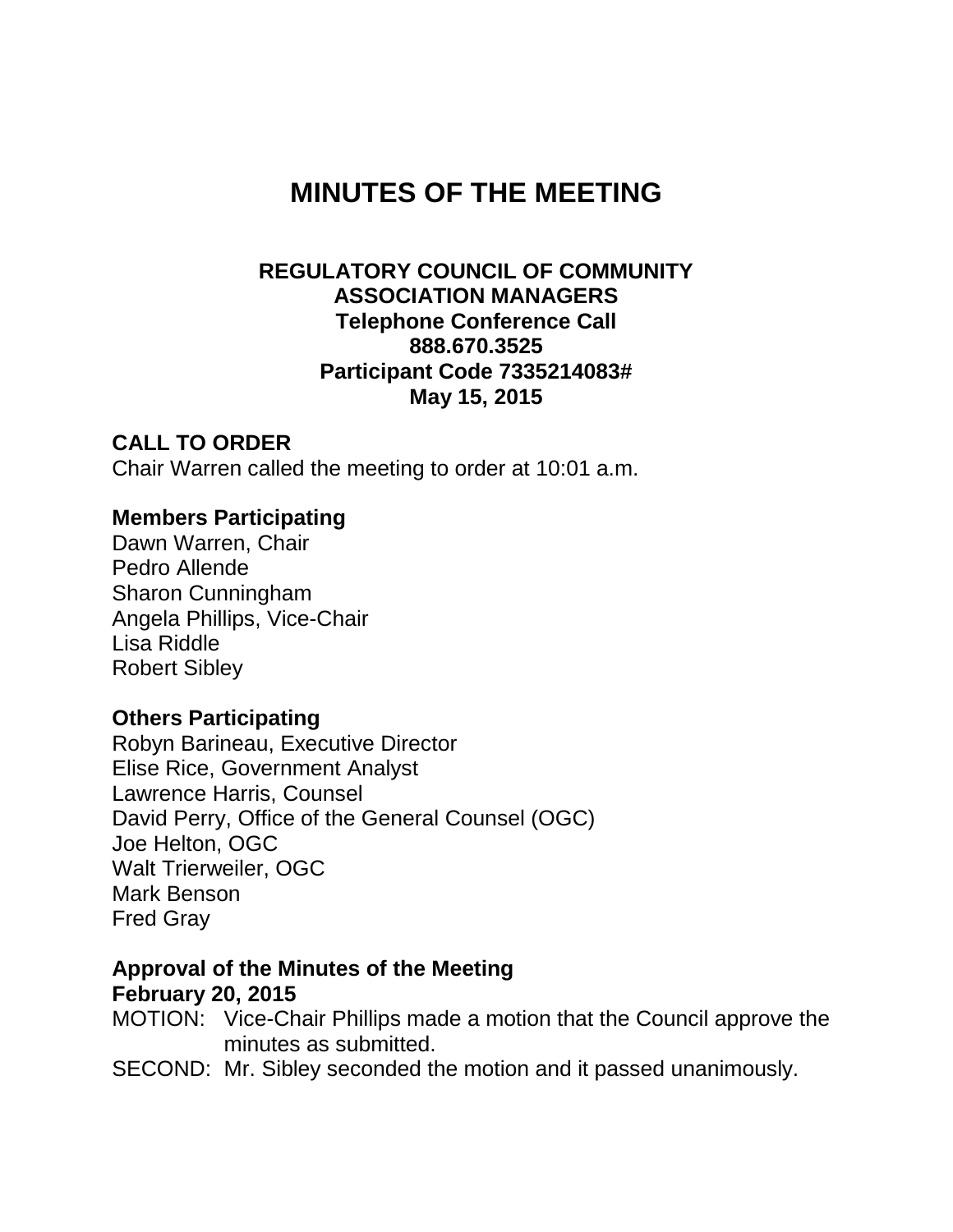## **UPDATE ON RULES – LAWRENCE HARRIS**

## **61E14-4.001, F.A.C. - Continuing Education Renewal Requirements 61E14-4.004, F.A.C. - Reactivation Continuing Education**

Mr. Harris informed the Council that the rules would be effective on May 18, 2015.

### **REPORTS**

### **Prosecuting Attorney Report – David Perry/Joe Helton**

Mr. Perry informed the Council that there were 56 CAM cases in the OGC. Mr. Perry indicated he would e-mail the members a copy of the report. Mr. Helton informed the Council that Mr. Walt Trierweiler recently became the prosecutor for CAM cases.

## **Counsel Report – Lawrence Harris 61E14-5.003, F.A.C. – Notice of Non-Compliance**

Mr. Harris informed the Council that he had provided a draft of the rule for their review.

#### **61E14-5.003 Notice of Non-Compliance.**

In accordance with Section 455.225(3), F.S., when a complaint is received, the Department agency may provide a licensee with a notice of non-compliance for an initial offense of a minor violation. Failure of a licensee to take action in correcting the violation within 15 days after notice may result in the institution of regular disciplinary proceedings. The Council hereby designates the following as "mMinor violations" as used in Section 455.225(3), F.S., for which a notice of non-compliance may be provided: are defined as follows:

(1) Violations of paragraph 61E14-2.001(36)(a), F.A.C.: Withholding possession of any original books, records, accounts, funds, or other property of a community association when requested by the community association to deliver the same to the association upon reasonable notice.

(2) Violations of paragraph 61E14-2.001(36)(b), F.A.C.: Denying or delaying access to association official records to an owner or his or her authorized representative who is entitled to access within the timeframe and under the procedures set out in Sections 718.111(12), 719.104(2), or 720.303(5)(4) F.S. Failing to provide access to association records, for the purpose of inspecting or photocopying the same, to a person entitled to such by the law.

(3) Violations of paragraph 61E14-2.001(3)(d), F.A.C.: Failure to maintain the records for a community association manager or management firm or the official records of any applicable association, as required by Sections 718.111(12), 719.104(2), or 720.303(4), F.S.

*Rulemaking Authority 468.4315, 455.225(3) FS. Law Implemented 120.695, 455.225(3) FS. History–New 9-9-13,* 

Following discussion, the following action was taken.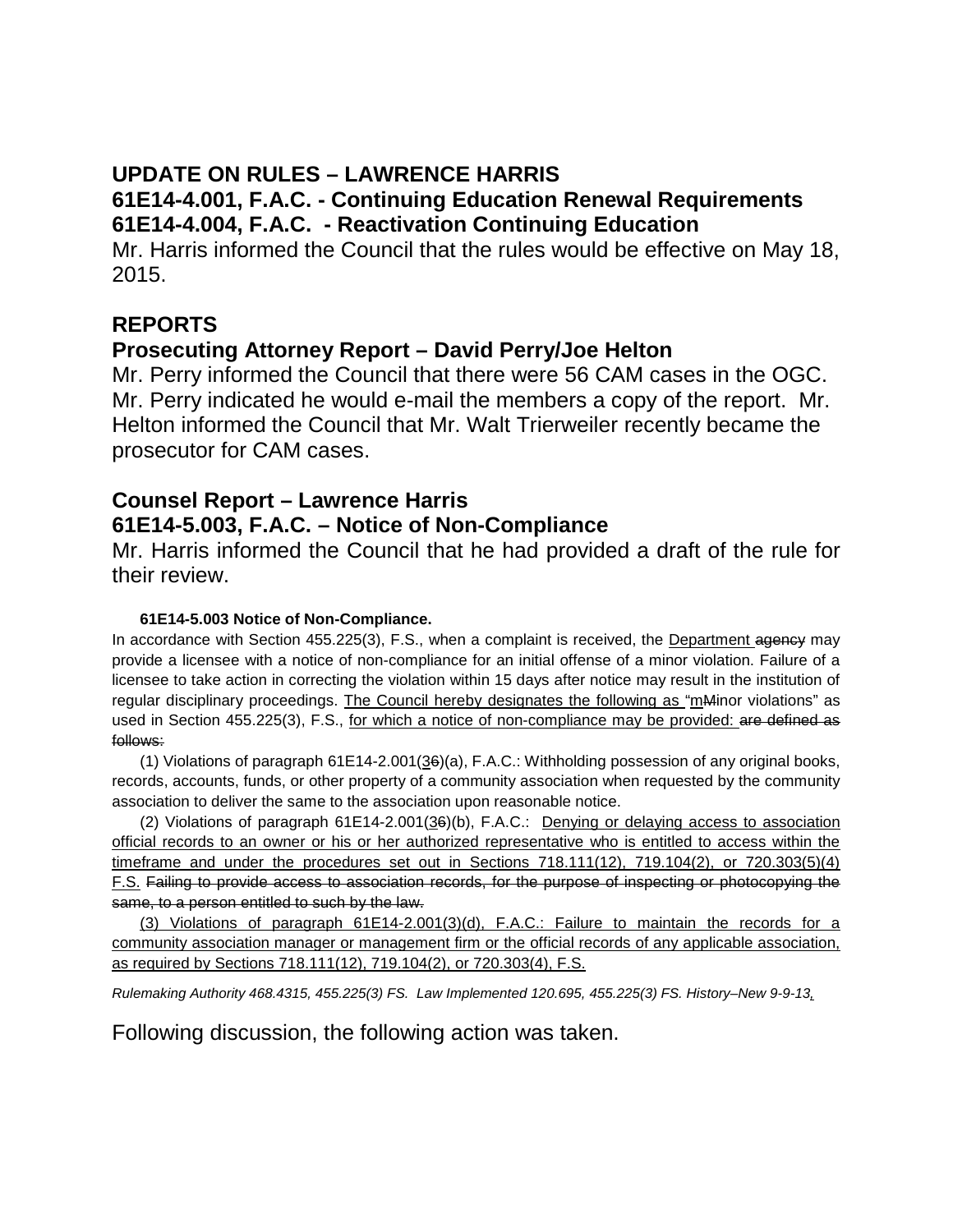- MOTION: Vice-Chair Phillips made a motion that the Council approve the language as provided and that Rule 61E14-5.003,F.A.C, be opened for development with the proposed language.
- SECOND: Ms. Cunningham seconded the motion and it passed unanimously.
- MOTION: Vice-Chair Phillips made a motion that the Council determined that a SERC was not required nor was legislative ratification.
- SECOND: Ms. Cunningham seconded the motion and it passed unanimously.

#### **61E14-2.001 Standards of Professional Conduct**

Mr. Harris provided a draft of the rule as requested. In discussion, the Council asked that Mr. Harris work with Mr. Helton on this rule and present their proposal at the August conference call.

#### **61E14-2.001 Standards of Professional Conduct.**

Licensees shall adhere to the following provisions, standards of professional conduct, and such provisions and standards shall be deemed automatically incorporated, as duties of all licensees, into any written or oral agreement for the rendition of community association management services.

- (1) Definitions. As used in this rule, the following definitions apply:
- (a) "Licensee" means a person licensed pursuant to Sections 468.432(1) and (2), F.S.

(b) "Community Association Management Services" means performing any of the practices requiring specialized knowledge, judgment, and management skill as defined in Section 468.431(2), F.S.

(c) "Funds" as used in this rule includes money and negotiable instruments including checks, notes and securities.

(2) Professional Standards. During the performance of community association management services, a licensee shall do the following:

(a) Comply with the requirements of the governing documents by which a community association is created or operated.

(b) Only deposit or disburse funds received by the community association manager or management firm on behalf of the association for the specific purpose or purposes designated by the board of directors, community association management contract or the governing documents of the association.

(c) Perform all community association management services required by the licensee's contract to professional standards and to the standards established by Section 468.4334(1), F.S.

(d) In the event of a potential conflict of interest, provide full disclosure to the association and obtain authorization or approval.

(e) Respond to a Notice of Violation or any such similar notification from a Federal, State, or local agency which exercises regulatory authority over the association.

(3) Records. During the performance of community association management services pursuant to a contract with a community association, a licensee shall not:

(a) Withhold possession of the association's official records, in violation of Sections 718.111(12), 719.104(2) or 720.303(5), F.S., or original books, records, accounts, funds, or other property of a community association when requested by the association to deliver the same to the association upon reasonable notice. Reasonable notice shall extend no later than 10 business days after termination of any management or employment agreement and receipt of a written request from the association. The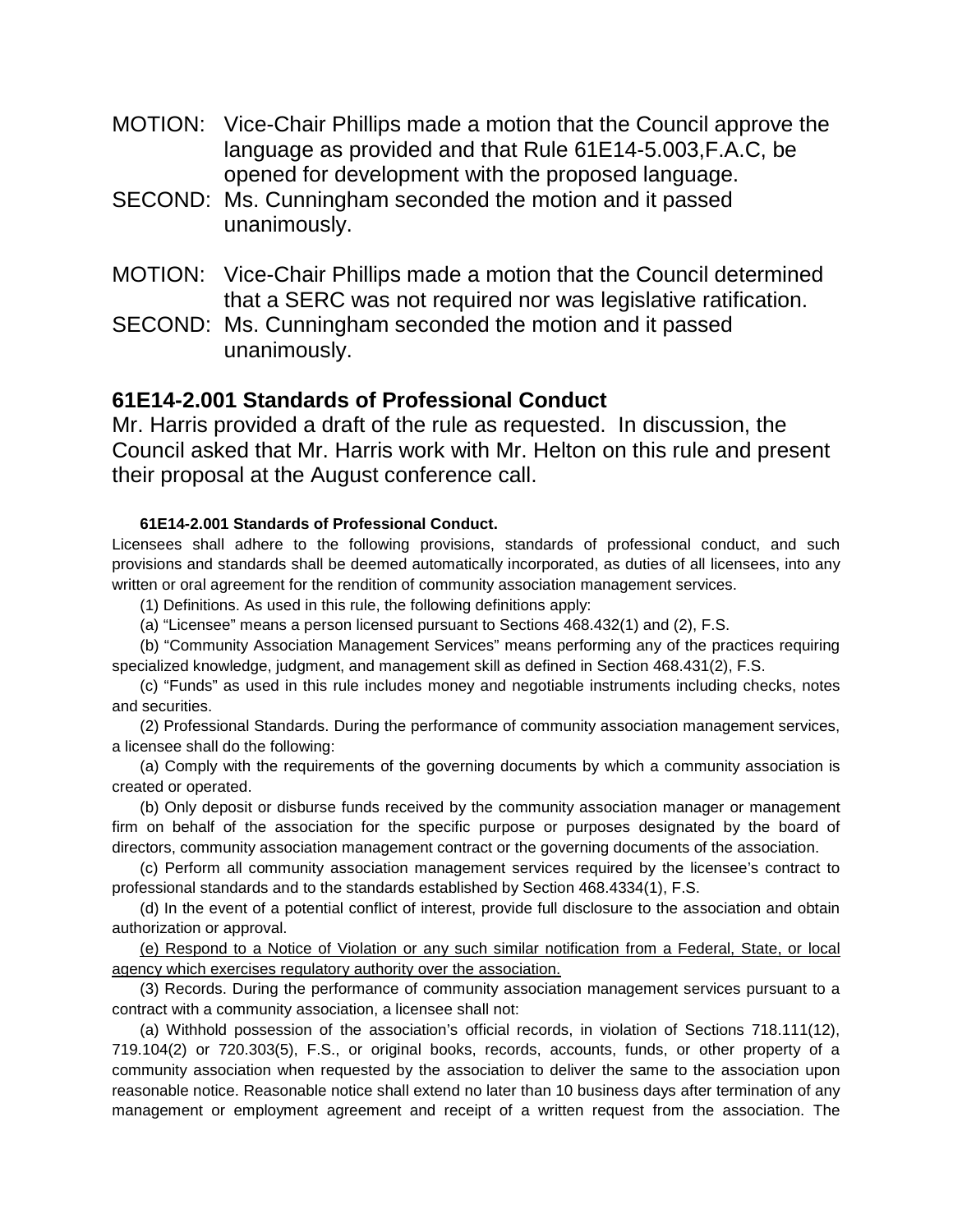manager may retain those records necessary for up to 20 days to complete an ending financial statement or report. Failure of the association to provide access or retention of accounting records to prepare the statement or report shall relieve the manager of any further responsibility or liability for preparation of the statement or report. The provisions of this rule apply regardless of any contractual or other dispute between the licensee and the association.

(b) Deny or delay access to association official records to an owner or his or her authorized representative who is entitled to access within the timeframe and under the procedures set out in Sections 718.111(12), 719.104(2) or 720.303(5), F.S.

(c) Create false records or alter the official records of an association in violation of Sections 718.111(12), 719.104(2) or 720.303(4), F.S., or of the licensee except in such cases where an alteration is permitted by law (e.g., the correction of minutes per direction given at a meeting at which the minutes are submitted for approval).

(d) Fail to maintain the records for a community association manager or management firm or the official records of any applicable association, as required by Sections 718.111(12), 719.104(2) or 720. 303(4), F.S.

*Rulemaking Authority 468.4315(2) FS. Law Implemented 468.431(2) 468.4315(2), 468.4334, 468.436 FS. History– New 5-5-88, Amended 2-5-91, Formerly 7D-55.007, 61B-55.007, Amended 1-8-98, 5-31-99, Formerly 61-20.503, Amended 4-21-10, 2-4-15.*

2015-2016 Annual Regulatory Plan

Mr. Harris discussed the Plan with the Council.

MOTION: Vice-Chair Phillips made a motion that the Council approve the Annual Regulatory Plan as submitted.

SECOND: Mr. Allende seconded the motion and it passed unanimously.

#### **Executive Director Report – Robyn Barineau Financial Report – December 31, 2014**

Ms. Barineau reported that the balance in the Council's operating account was (\$158,417). She stated that they had \$175,000 in their unlicensed activity account.

Future Meeting Dates August 21, 2015 – Conference Call November 13, 2015 - Orlando February 26, 2016 – Conference Call May 20, 2016 – Conference Call August 19, 2016 – Conference Call November 4, 2016 – Fernandina Beach

#### **NEW BUSINESS**

There was no new business to come before the Council at this time.